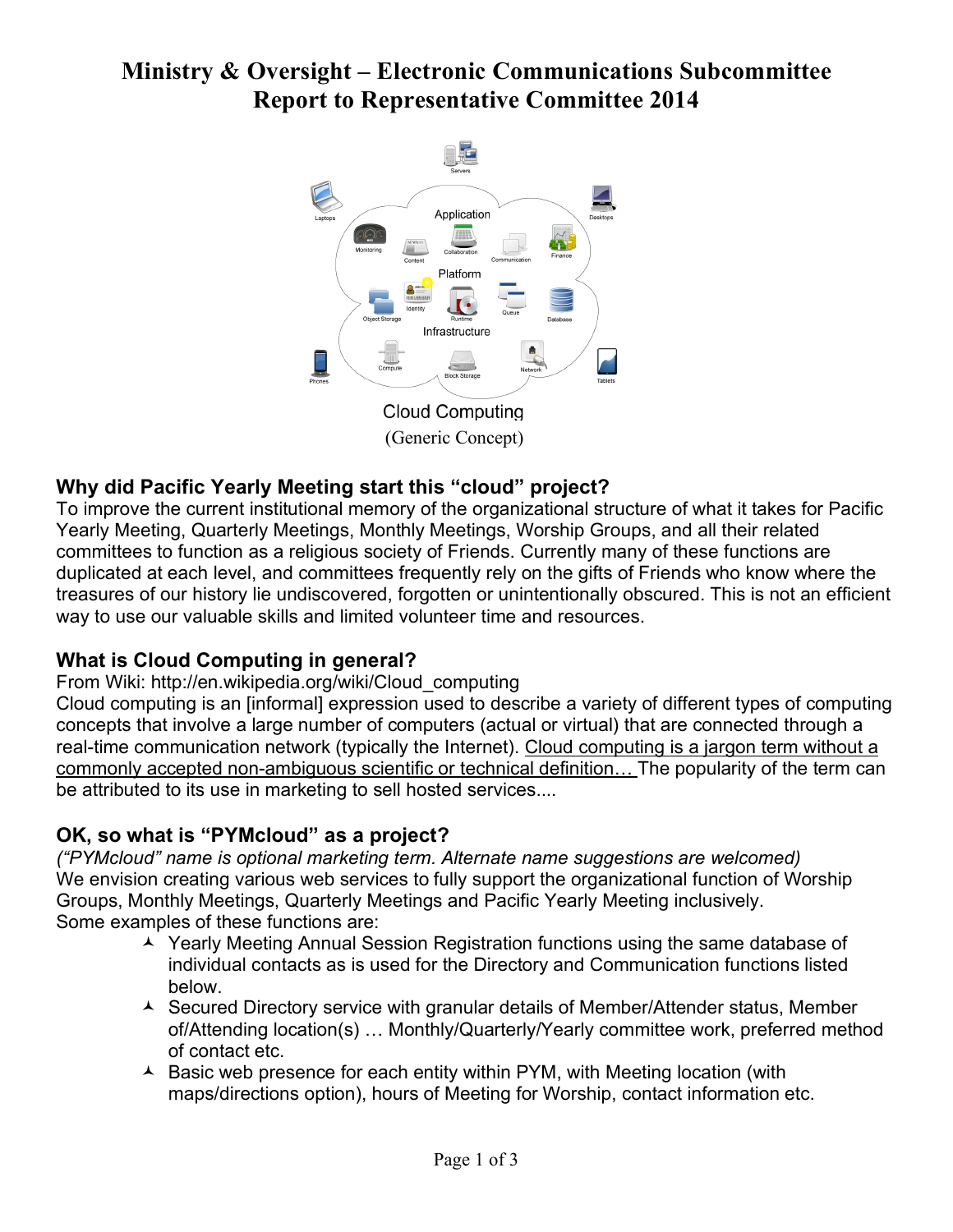## **Ministry & Oversight – Electronic Communications Subcommittee Report to Representative Committee 2014**

- ▲ Focused communication at all levels using the single-source of real-time Directory data e.g. Presiding Clerk (or the Assistant to the Clerk) could send communication to all Monthly Meeting Clerks; Peace & Social Order Committee Clerk could distribute a Minute from Yearly Meeting to all local Monthly Meeting P&SO committee clerks; Youth Program Coordinator can locate all meetings with certain age groups to provide local service-work opportunity in a geographically-centered area; Clerks from Finance committees or Treasurers could communicate directly with each other about best auditing practices, etc.
- $\triangle$  Shared Calendar of events for all entities so everyone can see scheduling conflicts before events are planned.

Some optional functions that can be added to the base-line concepts are:

- ▲ Open-Source Library database system that is shared between Monthly Meetings.
- ▲ Searchable Document storage and retrieval system for Minutes (both inward-focused private content and outward-focused public interest), Committee reports, etc.

### **Who is responsible for setting up and managing this system?**

The Electronic Communications Subcommittee of PYM Ministry and Oversight Committee. We are reviewing the need to hire an independent contractor to help us set up some of the advanced functions needed.

### **Who will manage the Directory Content type of data?**

Once the infrastructure is setup and tested, we envision current Monthly Meeting Database clerks would have direct access to manage their own Monthly Meeting's data via a web interface. We would have secure access controls and full revision tracking so we would know who accessed the database and which data was changed.

#### **I'm concerned about the privacy and security of my personal data.**

While no one can truthfully tell you all data is 100% secure, 100% of the time, we will use industryaccepted best practices to protect the database and on-line access to it. We expect to have independent security audits performed to review our system prior to it going live to the public and periodically there-after.

#### **Will I be able to opt out?**

Generally, yes. However, if the cloud is to function properly for all of us, certain data points will be required: First Name (at a minimum), Meeting/Worship Group you attend, Member/Attender status, including Monthly Meeting name if Member, and Age (required for proper program planning, staffing and Insurance policy of Annual Sessions).

#### **What are the underlying technologies used to build the PYMcloud?**

This project will consist of a primary hosting provider using Virtual Private Servers (VPS) (physically located in the Netherlands); Drupal, an open source web development platform for web content controls; CiviCRM, an open source Constituent Management System (CMS) for database entry and event registrations; and other open source modules can be added as options and needs grow, such as the Library system or Document Storage systems. MySQL is the database format that Drupal and CiviCRM use, which gives us flexibility in the future to grow and scale resources as needed, or move to other platforms if needed.